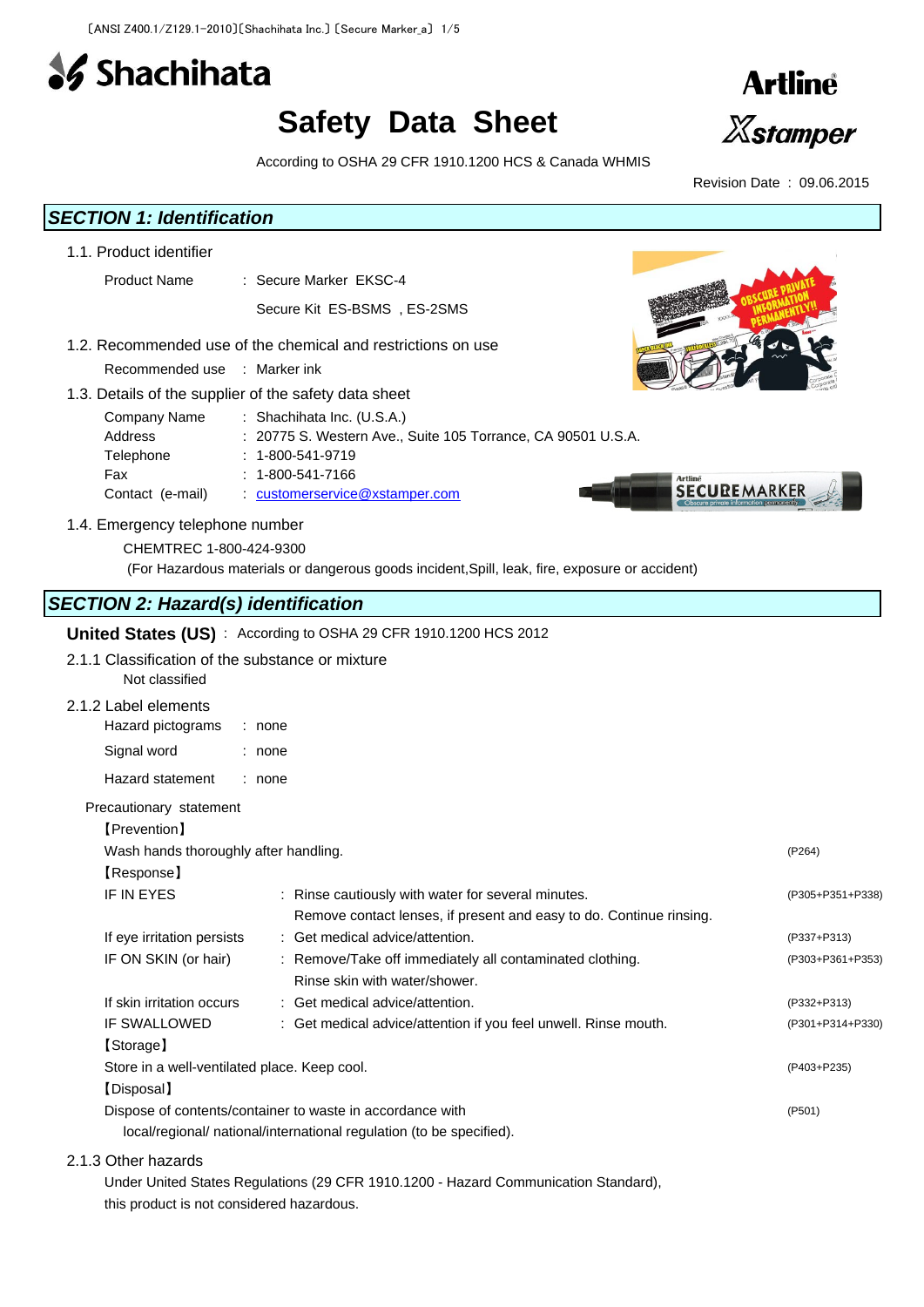#### **Canada** : According to WHMIS

#### 2.2.1 Classification of the substance or mixture Not classified (ink)

2.2.2 Label elements none

#### 2.2.3 Other hazards

In Canada, the product mentioned above is not considered hazardous under the Workplace Hazardous Materials Information System (WHMIS)

2.3 Other information



# *SECTION 3: Composition/information on ingredients*

| Mixture     |              |                     |                                |
|-------------|--------------|---------------------|--------------------------------|
| Composition | CAS          |                     |                                |
| weight %    | Registry No. | <b>Hazard Class</b> | Hazard statement               |
| $5 \sim 15$ | 64-17-5      | Flam.Liq. 2         | H <sub>225</sub>               |
| $50 - 60$   | 7732-18-5    | none                | none                           |
| $25 - 35$   | 1317-61-9    | none                | none                           |
| $5 - 10$    | Confidential | none                | none                           |
| 100         |              |                     |                                |
|             |              |                     | Classification (OSHA HCS 2012) |

# *SECTION 4: First-aid measures*

| 4.1. Description of first aid measures |                                                                                                                                                                                                                                                                        |
|----------------------------------------|------------------------------------------------------------------------------------------------------------------------------------------------------------------------------------------------------------------------------------------------------------------------|
| IF INHALED                             | : Remove victim to fresh air and keep at rest in a position comfortable for breathing.<br>Consult a doctor if symptoms persist.                                                                                                                                        |
| IF ON SKIN                             | : Remove/Take off immediately all contaminated clothing. Wash with soap and water.<br>If skin irritation/rash occurs or feel unwell, consult a doctor for medical advice.                                                                                              |
| <b>IF IN EYES</b>                      | : Rinse cautiously with water for several minutes. Remove contact lenses, if present and<br>easy to do. Continue rinsing. If eye irritation persists, get medical advice/attention.                                                                                    |
| <b>IF SWALLOWED</b>                    | : After rinse mouth immediately, give about 250 ml of water or milk and thin in the stomach,<br>and do not vomit forcibly. Moreover, do not give anything from the mouth to the patient<br>when not conscious. Receive the doctor's treatment (stomach pump) promptly. |
| Note to Physicians:                    |                                                                                                                                                                                                                                                                        |

Note to Physicians :

All treatments should be based on observed signs and symptoms of distress in the patient. Consideration should be given to the possibility that overexposure to materials other than this product may have occurred.

## *SECTION 5: Fire-fighting measures*

5.1. Extinguishing media Suitable extinguishing media : Dry chemical powder, foam or carbon dioxide Unsuitable extinguishing media : none

5.2. Special hazards arising from the substance or mixture

For initial stage extinction, carbon dioxide or dry chemical powder. When a fire extends, fire is extinguished by a large amount of water spray. Do not discharge extinguishing waters into the aquatic environment.

5.3. Advice for firefighters

In the extinction work, an appropriate protective equipment (gloves, glasses, and mask) has to be worn. Because during a fire, hazardous gases may be generated, fire-fighters have to wear self-contained breathing apparatus and other protective equipment.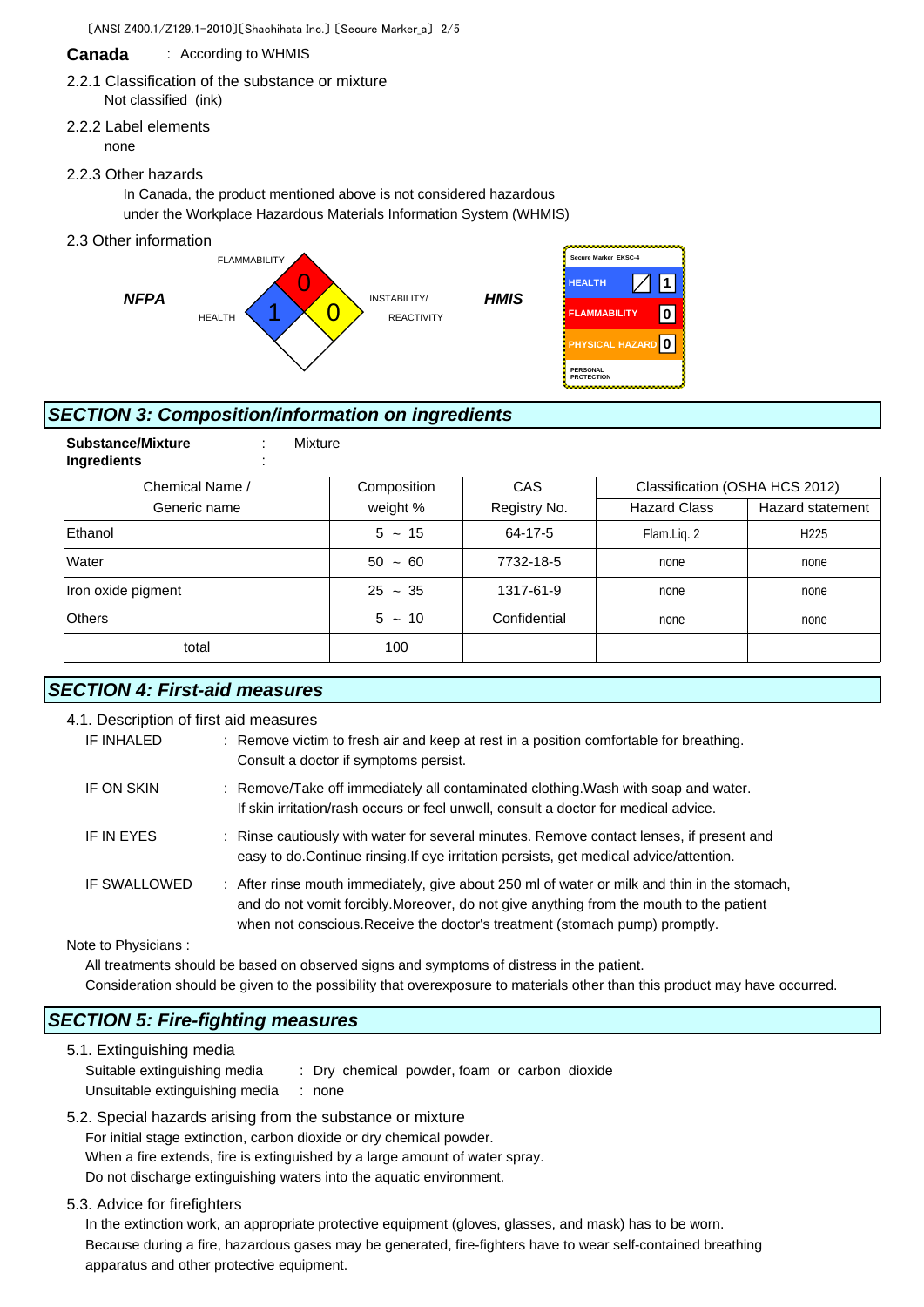## *SECTION 6: Accidental release measures*

| 6.1. Personal precautions, protective equipment and emergency procedures |  |                              |  |  |
|--------------------------------------------------------------------------|--|------------------------------|--|--|
| Evacuate personnel to safe area. Shut off all sources of ignition.       |  |                              |  |  |
| No Flares, smoking or flame in area. Put on protective equipment.        |  | Ensure adequate ventilation. |  |  |
| 6.2. Environmental precautions                                           |  |                              |  |  |

Do not throw the leakage thing directly into environment

6.3. Methods and material for containment and cleaning up In case of a small spill, remove by absorbing with absorbents (sawdust, soil, sand, waste cloth,etc.), and then wipe off the waste well with waste cloth, and rag. In case of large spills, prevent leakage by enclosing with nonflammables (earth and sand, etc.) and collect into empty container by scoop, suction equipment or the like.

#### *SECTION 7: Handling and storage*

| 7.1. Precautions for safe handling |                                                                           |  |  |
|------------------------------------|---------------------------------------------------------------------------|--|--|
| Advice on safe handling            | : Use with adequate ventilation.                                          |  |  |
|                                    | Avoid contact with skin, eyes and clothing.                               |  |  |
|                                    | Obtain special instructions before use.                                   |  |  |
|                                    | Do not handle until all safety precautions have been read and understood. |  |  |
|                                    | Do not eat, drink or smoke when using this product.                       |  |  |
|                                    | 7.2. Conditions for safe storage, including any incompatibilities         |  |  |

Requirements for storage : Keep containers tightly closed and store in a cool and dry place. areas and containers Keep away from heat and flame,ignition source and sunlight. Keep out of the reach of children.

## *SECTION 8: Exposure controls/personal protection*

| 8.1. Control parameters                                 |
|---------------------------------------------------------|
| $\sim$ $\sim$ $\sim$ $\sim$ $\sim$ $\sim$ $\sim$ $\sim$ |

| <b>ACGIH (2013)</b><br>Ethanol                          | STEL                                                                           | 1000ppm                                                                  |
|---------------------------------------------------------|--------------------------------------------------------------------------------|--------------------------------------------------------------------------|
| OSHA PEL<br>Ethanol                                     | TWA                                                                            | 1000ppm                                                                  |
| Canada Ontario Provincial<br>Ethanol                    | STEL                                                                           | 1000ppm                                                                  |
| Canada Quebec Provincial<br>Ethanol                     | <b>TWA</b>                                                                     | 1000ppm                                                                  |
| 8.2. Exposure controls<br>Personal protective equipment | Respiratory Protection : Use with local exhaust ventilation, when in long use. | Avoid breathing vapours. Wear mask to prevent organic gas, if necessary. |
| Hand Protection                                         |                                                                                | : Avoid contact with hands. Wear safety gloves, if necessary.            |

Skin Protection : Avoid skin contact. Wear personal protection apron, boots, if necessary.

Environmental exposure controls

General advice : Prevent product from entering drains.

Eye Protection : Avoid contact with eyes. Wear safety glasses, if necessary.

Prevent further leakage or spillage if safe to do so.

If the product contaminates rivers and lakes or drains inform respective authorities.

## *SECTION 9: Physical and chemical properties*

| 9.1 Information on basic physical and chemical properties |                                       |
|-----------------------------------------------------------|---------------------------------------|
| Appearance                                                | : black liquid                        |
| Odor                                                      | none                                  |
| рH                                                        | : $8 - 9$                             |
| Boiling point                                             | : No data available                   |
| Flash point                                               | : Not applicable (closed cup)         |
| Relative Density (at 77 °F, 25 °C)                        | : $1.2 \sim 1.3$ (g/cm <sup>3</sup> ) |
| Solubility in Water                                       | : soluble                             |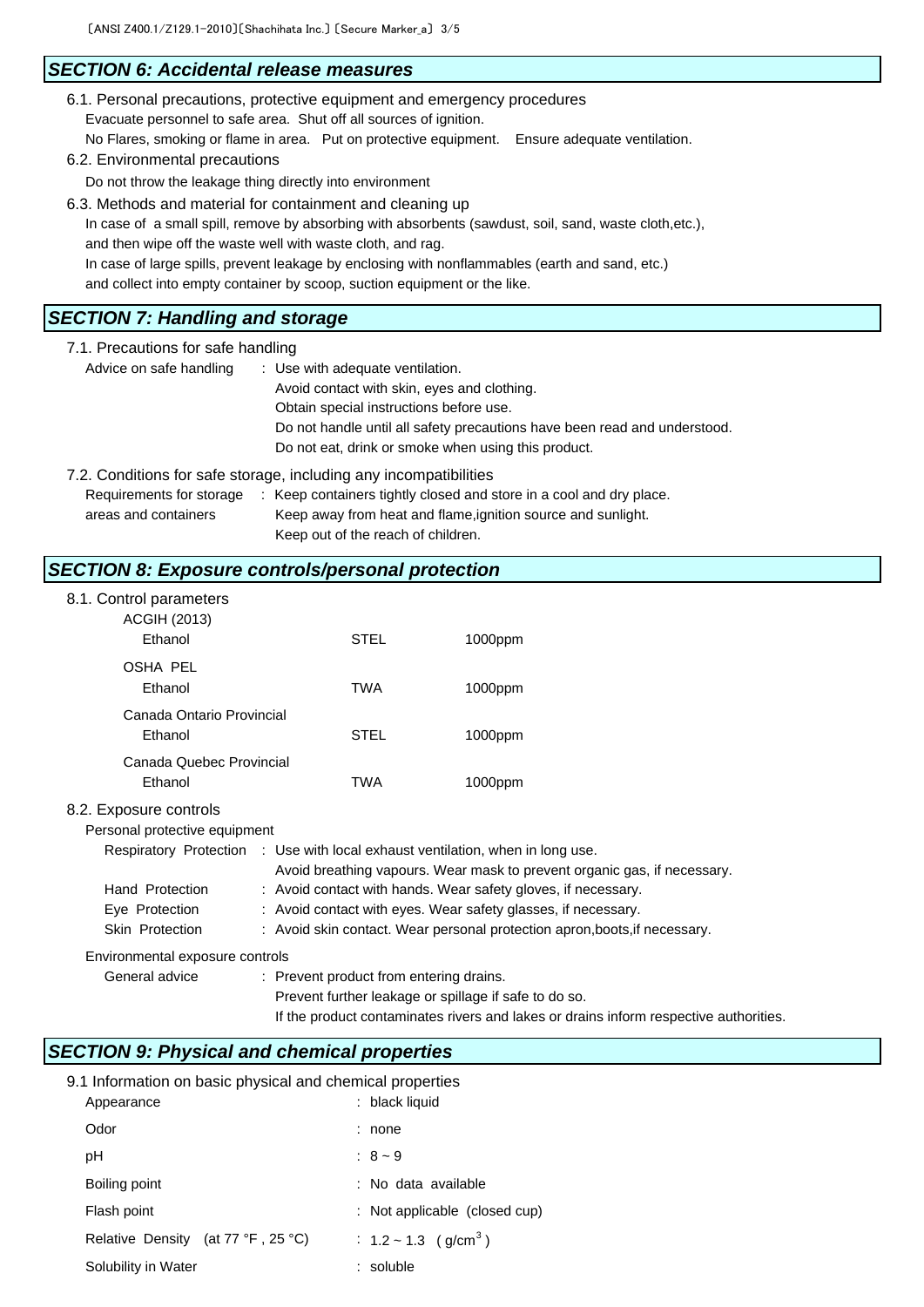# *SECTION 10: Stability and reactivity*

#### 10.1. Reactivity

No dangerous reaction known under conditions of normal use.

10.2. Possibility of hazardous reactions

Under normal conditions of storage and use, hazardous reactions will not occur.

- 10.3. Chemical stability
	- The product is stable.
- 10.4. Conditions to Avoid
- High temperature, Direct sunlight, Fire
- 10.5. Incompatible Materials
	- No data available
- 10.6. Hazardous decomposition products
	- $CO, CO<sub>2</sub>$

# *SECTION 11: Toxicological information*

|  |  | 11.1. Information on toxicological effects |  |
|--|--|--------------------------------------------|--|
|--|--|--------------------------------------------|--|

| Acute toxicity  | : LD/LC50 values that are relevant for classification<br>[Ethanol] |                                                                                                                     |                             |  |
|-----------------|--------------------------------------------------------------------|---------------------------------------------------------------------------------------------------------------------|-----------------------------|--|
|                 | Oral-rat<br>Inhalation-rat                                         | LD50<br><b>LC50</b>                                                                                                 | 7,060mg/kg<br>20,000ppm/10h |  |
| Carcinogenicity |                                                                    | : This product does not contain any component that is considered<br>a human carcinogen by IARC, ACGIH, OSHA or NTP. |                             |  |

## *SECTION 12: Ecological information*

| 12.1. Ecotoxicity                   | : No data available                                 |
|-------------------------------------|-----------------------------------------------------|
| 12.2. Persistence and degradability | : No data available                                 |
| 12.3. Bioaccumulative potential     | : No data available                                 |
| 12.4. Mobility in soil              | : No data available                                 |
| 12.5. Other adverse effects         | : No known significant effects or critical hazards. |
|                                     |                                                     |

## *SECTION 13: Disposal considerations*

13.1. Waste treatment methods

Disposal must be made according to official regulations.

Comply with all Federal, State, and Local regulations regarding disposal.

Do not allow product to reach ground, any water course or sewage system.

#### *SECTION 14: Transport information*

| 14.1. UN number                                                                   | DOT, TDG, IMO / IMDG, IATA / ICAO                       | : none                               |  |
|-----------------------------------------------------------------------------------|---------------------------------------------------------|--------------------------------------|--|
| 14.2. UN proper shipping name                                                     | DOT, TDG, IMO / IMDG, IATA / ICAO                       | none<br>÷.                           |  |
| 14.3. Transport hazard class(es)                                                  | DOT, TDG, IMO / IMDG, IATA / ICAO<br>· Class<br>· Label | $\ddot{\phantom{a}}$<br>none<br>none |  |
| 14.4. Packing group                                                               | DOT, TDG, IMO / IMDG, IATA / ICAO                       | none<br>÷                            |  |
| 14.5. Environmental hazards                                                       | Marine pollutant                                        | : No                                 |  |
| 14.6. Special precautions for user                                                | <b>EMS Number</b>                                       | : none                               |  |
| 14.7. Transport in bulk according to Annex II of<br>MARPOL 73/78 and the IBC Code |                                                         | $:$ Not applicable.                  |  |

## *SECTION 15: Regulatory information*

| < USA Information >                                                     |              |  |
|-------------------------------------------------------------------------|--------------|--|
| OSHA STATUS : This product is hazardous under 29 CFR 1910.1200.         |              |  |
| TSCA Hazard Communication Program (40 CFR Part 721) (SNUR)              | : not Listed |  |
| EPCRA Section 302 Extremely Hazardous Substances (EHS)                  | : not Listed |  |
| <b>EPCRA Section 313 Toxic Chemicals</b>                                | : not Listed |  |
| <b>CERCLA Hazardous Substances</b>                                      | : not Listed |  |
| CAA Section 112(r) List of Substances for Accidental Release Prevention | : not Listed |  |